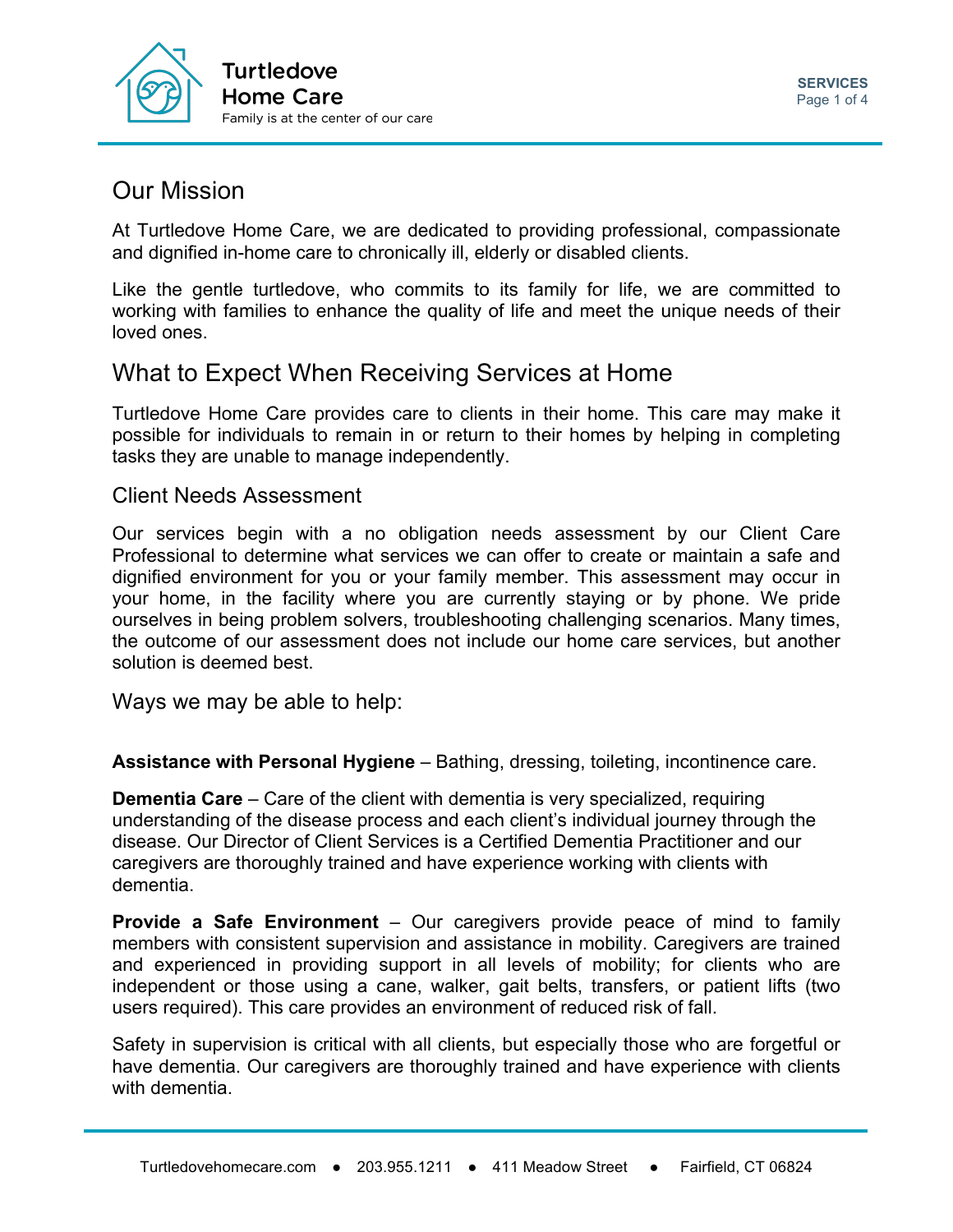

**Meal Preparation** – Good nutrition is a critical part of maintaining wellness. Our aides can prepare and provide nutritious and tasteful meals based on the client's personal preferences and dietary restrictions. Caregivers can also prepare meals to be eaten when they are not there.

**Medication Reminders** – Our caregivers can give reminders to clients to take their medication if the medication is pre-poured by the client or family. This can assure compliance with prescribed medications and potentially prevent re-hospitalization.

**Light Housekeeping** – Assisting a client with daily household tasks to keep the home tidy and organized can make all the difference in his or her overall wellness. Our caregivers: make and keep neat the rooms used by the client including light dusting, sweeping or running the vacuum; washing dishes after meals; tidying bathrooms after use by client; making the bed and changing the sheets regularly; doing the client's laundry and ironing. It is recommended that a cleaning service be hired for heavier cleaning such as deep cleaning of kitchen and bathrooms, washing the floors, window washing, etc.

**Transportation** – Most of our caregivers can provide transportation using either the client's vehicle or their own. They help the client get ready, accompany them and provide any assistance required at the destination. Being mobile can reduce the isolation some clients experience when unable to drive. A Transportation Release of Liability Form will need to be signed prior to transportation.

A few examples of needs we can assist with include:

- Doctor's appointments, medical testing and simple outpatient procedures
- Grocery and general shopping
- Hairdresser/barber appointments
- Prescription drop-off and pick-up
- Religious services, concerts, plays, lectures
- Special family events like weddings
- Social events and outings to places such as to the senior center, library, or park

**Companionship** – Many times clients who are home alone need companionship to motivate them into other activities. Our caregivers can assist with improving a client's wellness with friendly and supportive conversation, assistance with hobbies like light gardening, crossword puzzles or scrapbooking. They can encourage light exercise and active thinking and suggest and help plan social activities.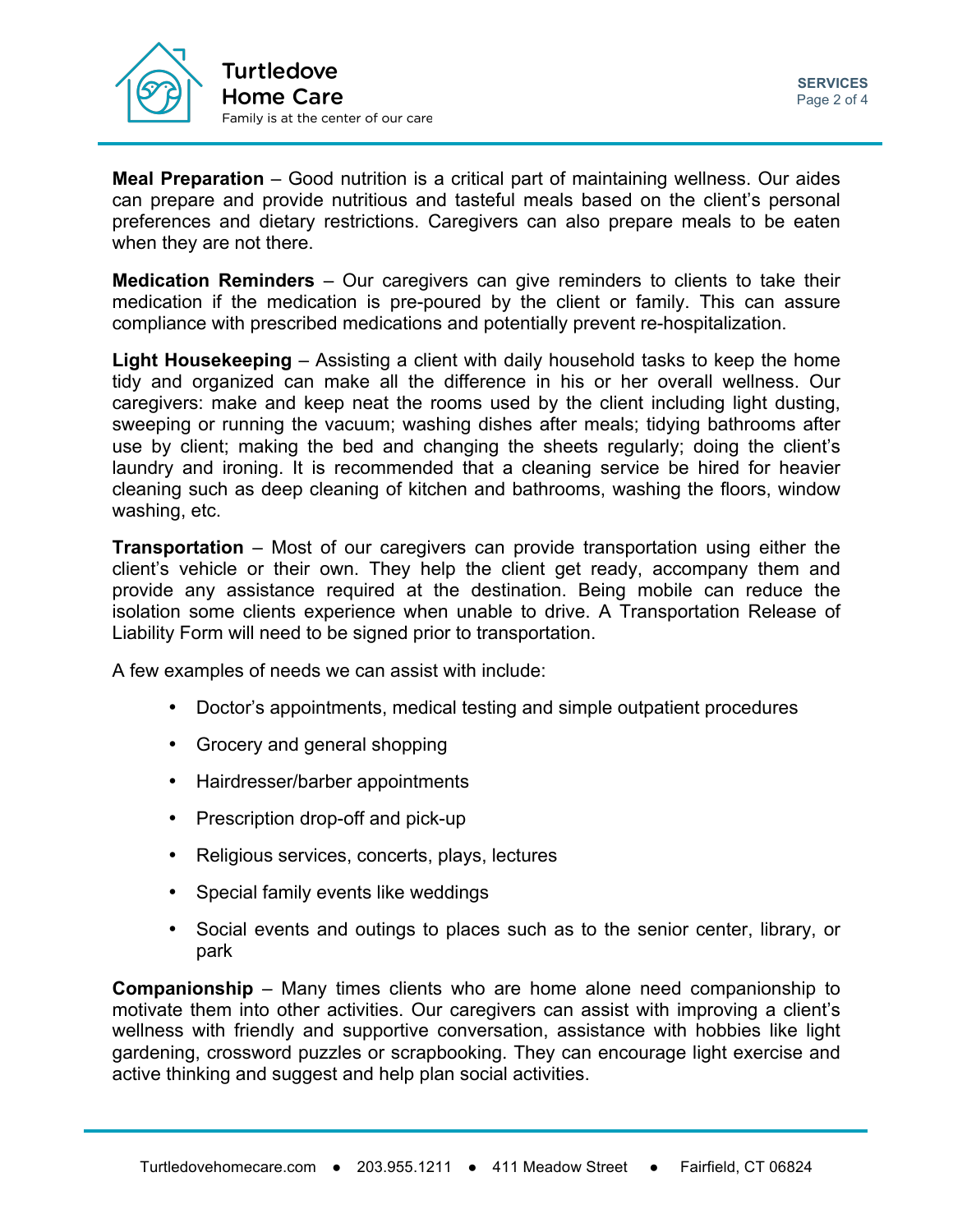

**Pet Care** – Although not all individuals are comfortable with assisting in pet care, we can work to find the right caregiver who can assist with pet care needs if needed by a client.

## Levels of Service

### **We provide caregivers who are available for hourly, live-in or sleep-in care.**

**Hourly care** is provided on an hourly basis as you request based on your individual needs. We provide care from 3 hours up to 24 hours per day.

**Live-in care** is provided with the caregiver present around the clock. The expectation is that the client generally sleeps through the night so the caregiver gets eight hours of sleep. It is acceptable that the caregiver be awakened once or twice through the night to assist the client. The caregiver should be provided a room and a bed. The use of a baby monitor is often recommended so the caregiver can hear the client through the night if assistance is needed.

**Sleep-in care** is a twelve-hour shift with expectations and sleep arrangements similar to as noted above with live-in care.

Any level of care may be long term or short term as needed; for example, respite while family is on vacation. This can be a very attractive and economical alternative to leaving at a facility.

## Start of Care

Once the assessment is complete and you have determined what level of care is needed, our scheduler coordinates the right caregiver based on the client's individual needs and the caregiver's qualifications.

The Supervisor establishes the plan of care based on the client's individual needs. The plan of care is the tool the caregiver uses to understand what is expected for this client's care.

A Safety Assessment is done once care is initiated to assure a safe environment. Some recommendations for modifications may be offered to enhance the safety of your home.

## Supervision of Care

The caregiver is supervised initially and periodically in the client's home to assure the plan of care is accurate and that the caregiver is fulfilling the expectations of the client. We ask that you reach out to the Supervisor at any time regarding your caregiver or the care being provided to voice concerns should they arise.